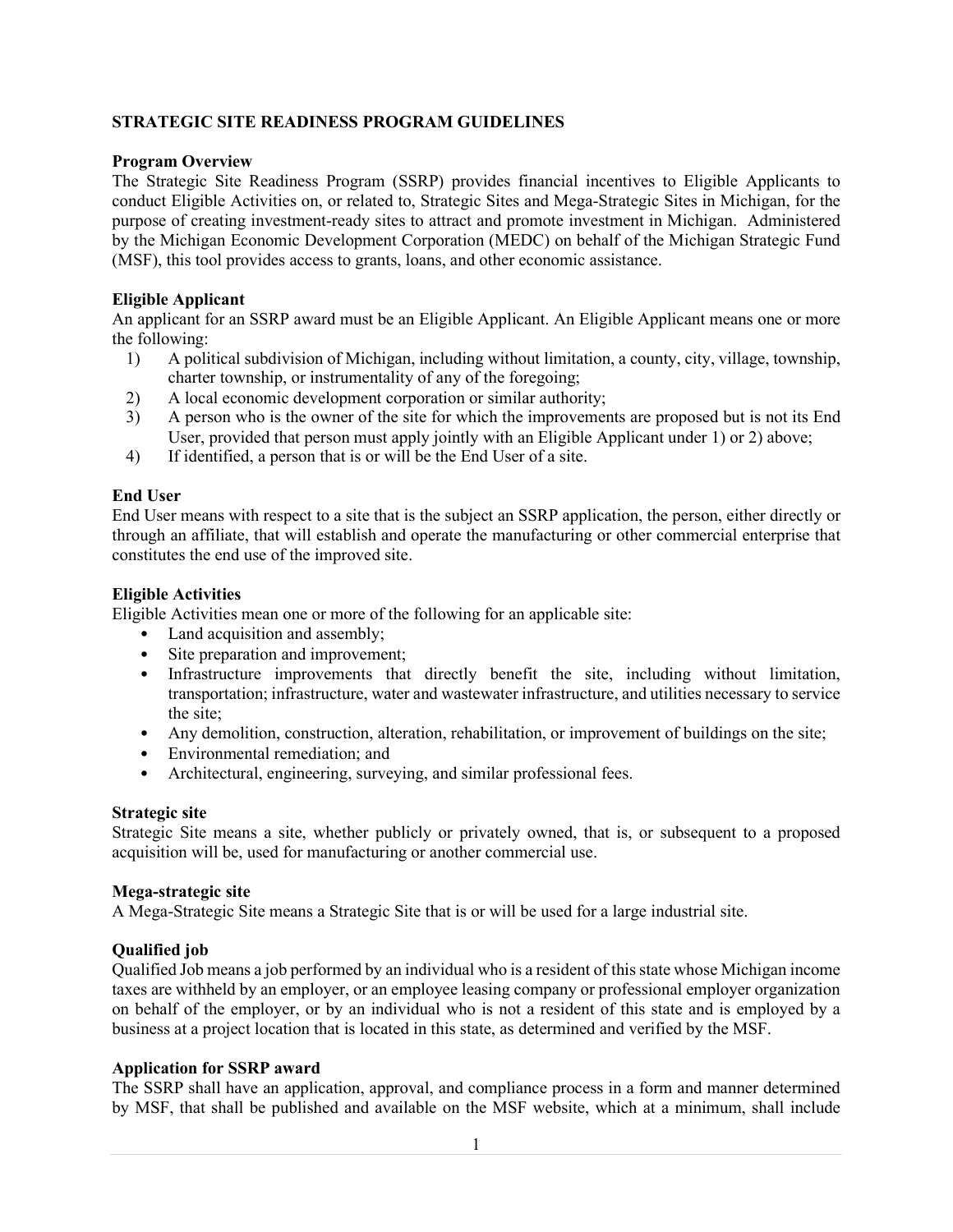separate application criteria for Mega-Strategic Sites and other Strategic Sites, and for sites that have a specifically identified End User and those that do not.

### **General Criteria for consideration of all SSRP awards**

To the extent reasonably applicable as reasonably determined by the MSF board to the type of project proposed, the MSF shall consider and document at least all of the following criteria for all SSRP awards before entering into a written agreement:

- The importance of the project or Eligible Activities to the community in which is located and Michigan;
- If the project will act as a catalyst for additional revitalization of the community where it is located and Michigan;
- The amount of local community and financial support for the project;
- The amount of any other economic assistance or support provided by Michigan for the project;
- The amount of any other economic assistance or support provided by the federal government for the project, including without limitation, federal appropriations or tax credits;
- The amount of any private funds or investments for the project, including the Eligible Applicant's own investments in the project;
- The Eligible Applicant's financial need for a grant, loan, or other economic assistance under the SSRP;
- The extent of reuse of vacant buildings, public or private, reuse of historic resources and redevelopment of blighted property;
- Creation or retention of Qualified Jobs as a result of a technological shift in product or production at the project location and within Michigan;
- Whether and how the project is financially and economically sound;
- Whether and how the project converts abandoned public buildings to private use;
- Whether and how the project promotes sustainable development;
- Whether and how the project involves the rehabilitation of a historic resource;
- Whether and how the project addresses areawide redevelopment;
- Whether and how the project addresses underserved markets of commerce:
- The level and extent of environmental contamination:
- Whether and how the project will compete with or affect existing Michigan businesses within the same industry;
- Whether and how the project's proximity to rail and utility will impact the performance of the project and will maximize energy and logistics needs in the community in which it is located, and in Michigan;
- The risk of obsolescence that the project, products, and investments in the future;
- The overall return on investment to Michigan;
- Whether the proposed Strategic Site or Mega-Strategic Site is incorporated into a strategic plan of a political subdivision of Michigan; and
- Any other additional criteria approved by the MSF Board that are specific to each individual project, and consistent with the purpose of the SSRP.

## **Specific Criteria for a Strategic Site where an End User has not been identified**:

**For a strategic site for which an End User has** *not* **been specifically identified,** the MSF shall consider and document as reasonably determined by the MSF:

- Each of the General Criteria for consideration of all SSRP awards listed above;
- The degree to which the proposed site demonstrates a high level of competitiveness for future development, considering and documenting all of the following:
	- o Whether the proposed site is currently assembled;
	- o Whether the proposed site is under site control; and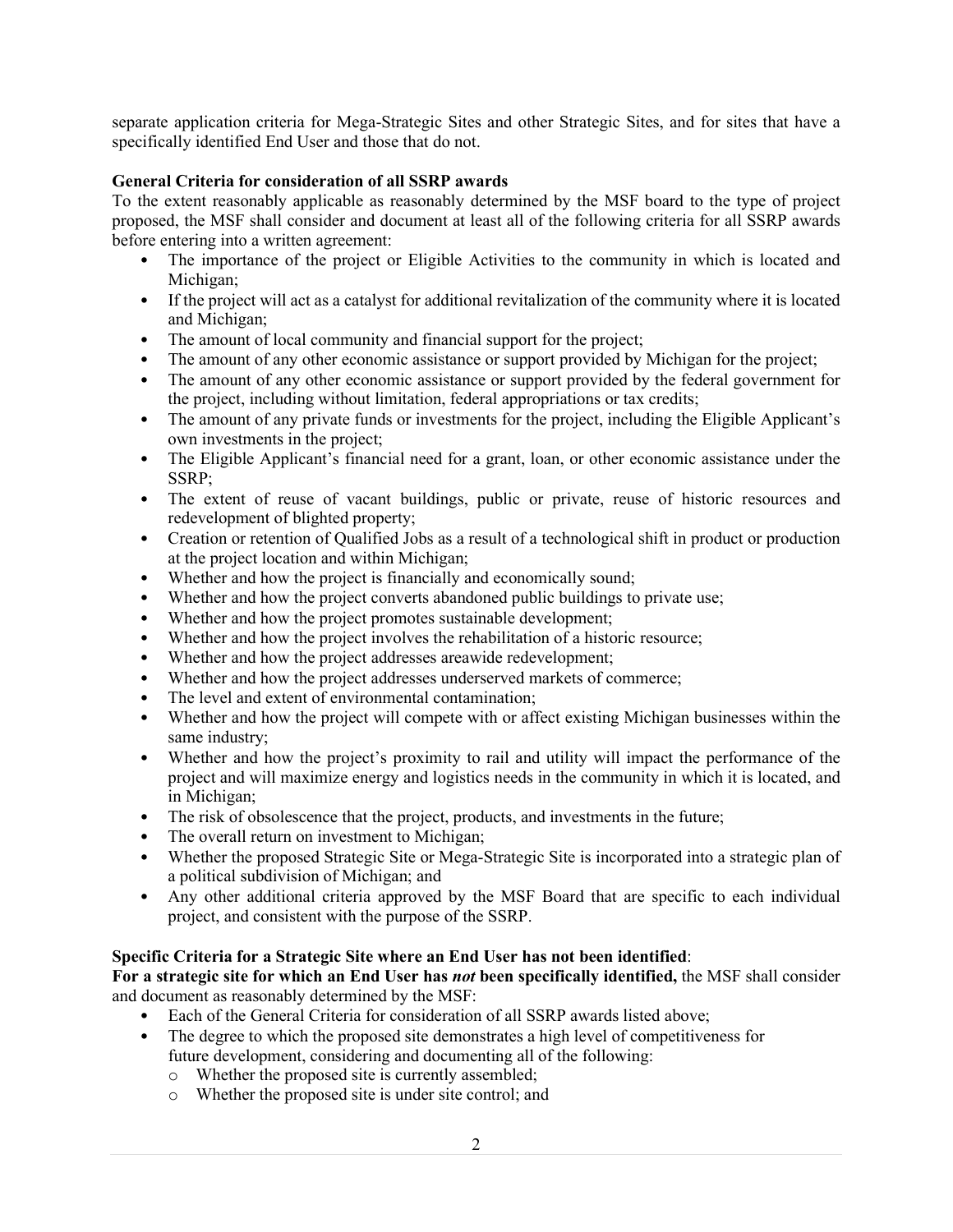- o Whether the proposed site is of a size, configuration, location, and condition that makes the site substantially ready for marketing and competitive for development upon completion of the SSRP award, and demonstrated matching contributions;
- Whether the proposed investment will result in the elimination of blight and the remediation of environmental contamination;
- The degree of local matching contributions;
- Whether the SSRP award will promote geographic equity in the distribution of funds among different areas of Michigan; and
- Whether the Eligible Applicant has pursued all available cost-containment measures.

# **Specific Criteria for a Mega-Strategic Site where an End User has not been identified**:

**For a mega-strategic site for which an End User has** *not* **been specifically identified,** the MSF shall consider, and document as reasonably determined by the MSF:

- Each of the General Criteria for consideration of all SSRP awards listed above;
- The degree to which the proposed site demonstrates a high level of competitiveness for future development, considering and documenting all of the following:
	- o Whether the proposed site is currently assembled;
	- o Whether the proposed site is under site control; and
	- o Whether the proposed site is of a size, configuration, location, and condition that makes the site substantially ready for marketing and competitive for development upon completion of the SSRP award, and demonstrated matching contributions;
- Whether the proposed Mega-Strategic Site is supported by a strategic analysis that supports the demand for the proposed site;
- The feasibility of proposed land acquisition;
- Utility and transportation availability and the feasibility of necessary utility and transportation improvements;
- Workforce availability and training capability; and
- Environmental and topographical conditions and the feasibility of necessary site improvements to address environmental and topographical conditions.

In making an award for a Mega-Strategic Site without a specifically identified End User, the MSF, working in collaboration with the Eligible Applicant, shall prepare a Mega-Strategic Site investment strategy and spending plan that details the sequence and cost of anticipated investments in the selected site, the benchmarks for bringing the Mega-Strategic Site to a marketable condition, and the marketing strategy for the Mega-Strategic Site. Each plan must have the objective of establishing a certified Mega-Strategic Site under a nationally recognized third-party certification program.

### **Specific Criteria for a Strategic Site and a Mega-Strategic Site where an End User has been identified**: **For a Strategic Site and a Mega-Strategic Site for which an End User has been specifically identified,** the MSF shall consider, and document as reasonably determined by the MSF:

- Each of the General Criteria for consideration of all SSRP awards listed above;
- The strategic economic importance of the project to the community where it is located and Michigan;
- Whether the financial assistance is needed to secure the project in Michigan;
- The degree to which the project is a priority for the local governmental unit or local economic development corporation in the jurisdiction of which the site is located;
- The level of creation or retention of Qualified Jobs as a result of a technological shift in product or production;
- Whether the Qualified Jobs created or retained as a result of a technological shift in product or production equal or exceed the average wage for the county in which the project is located;